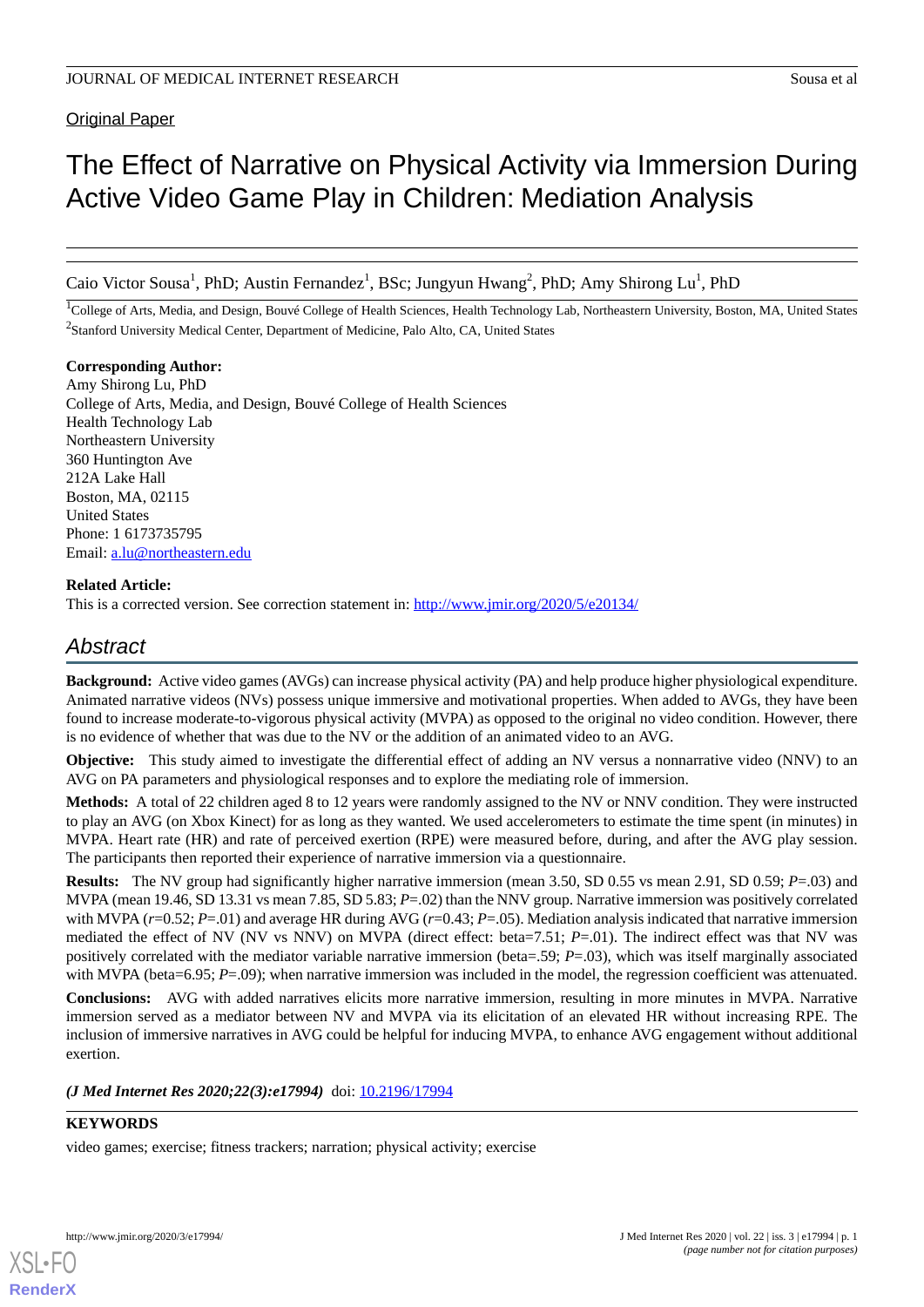# *Introduction*

In the United States, children spend an excessive amount of time with screen media [\[1\]](#page-6-0). Their daily time spent in sedentary video games has tripled over the past decade [\[2\]](#page-6-1). Physical activity (PA) in children is identified as one of the main methods for reducing the risk of obesity [\[3](#page-6-2)], cardiovascular disease [[4\]](#page-6-3), and type 2 diabetes [[5\]](#page-6-4). Obese children aged less than 12 years are highly likely to become obese young adults [[6\]](#page-6-5).

A narrative is defined as any two or more events arranged in a temporal order [[7](#page-6-6)] with unique, immersive, and motivational properties to encourage continuous active video game (AVG) play [\[8](#page-7-0)]. The absorption in a storyline integrates attentional allocation with imagery and feelings related to the narrative as opposed to nonnarrative. A loss of self-awareness is combined with mental construction of the narrative reality [[9\]](#page-7-1). This attentional allocation is measured by narrative immersion [[10\]](#page-7-2). Immersion is a term adapted from media research, defined as "a state in which the reader or player becomes absorbed in the narrative world" [\[10](#page-7-2),[11\]](#page-7-3), that is, when one's perception is directed toward a mediated world and away from the physical world [\[9](#page-7-1),[12\]](#page-7-4). On the other hand, nonnarratives consist of *arguments, reasoning, claims, and so forth* [[13\]](#page-7-5) that are overtly persuasive messages that do not create alternative worlds for individuals to enter, making them less likely to engage in mental imagery and emotion [\[9](#page-7-1)].

Narratives have been postulated to promote continuous gameplay [[14\]](#page-7-6). AVGs emerge as an additional opportunity to increase children's PA levels and reduce sedentary media usage [[15](#page-7-7)[,16](#page-7-8)] because AVGs are able to elicit moderate-to-vigorous physical activity (MVPA) [\[17](#page-7-9),[18\]](#page-7-10). AVGs feature player movement similar to *real-life* exercise participation [\[19](#page-7-11),[20\]](#page-7-12). Previous research demonstrated that children playing an AVG sports game session have similar energy expenditure as other traditional activities such as dancing or cycling [\[21](#page-7-13)]. However, children do not play AVG for sufficiently long durations to have an impact on their PA levels [\[20](#page-7-12)]. Thus, the development of innovative methods to increase children's adherence and engagement to AVG is warranted. Although narratives appear in some health games [\[22](#page-7-14)], few AVGs capable of achieving MVPA have incorporated them [[8\]](#page-7-0).

The effect of narrative videos (NV) versus nonnarrative videos (NNV) has been studied extensively in health communication, behavioral intervention, and science communication [\[10](#page-7-2),[23\]](#page-7-15), but no prior research has induced MVPA in AVG. A recent study [\[24](#page-7-16)] compared the effect of adding a narrative animated video to an AVG play session with the same session without video and reported that the children who watched the narrative took significantly more steps during the AVG play. Similarly, this effect was replicated recently [\[25\]](#page-7-17). In this case, the addition of a narrative to an AVG increased the MVPA by more than 50% compared with the same game condition without the narrative. Nevertheless, it is possible that the positive effect was merely because of the addition of an animated video, not the narrative itself. Although only NVs should have the immersive properties to increase engagement and motivation, there is no evidence that an NNV (documentary-like without

stories) could also increase immersion, and there is no evidence of how MVPA increases during AVG.

Thus, this study aimed to compare the differential effect of adding an NV versus an NNV to an AVG session on PA parameters and the physiological responses to these two situations and to explore the mediation effect of immersion between *narrative versus nonnarrative* and MVPA in children aged 8 to 12 years.

# *Methods*

## **Ethics Protocol**

The Northeastern University's institutional review board (IRB) approved the research protocol. Parents provided written informed consent, and children provided written informed assent. Consent and assent forms were both delivered to families of eligible children via email, and the paper forms were collected when parents brought the children to a university laboratory for the study. Data were collected between July 2018 and October 2018. Two research assistants (RAs) conducted the data collection with all participants.

#### **Study Population**

Children were recruited from a large, diverse, urban neighborhood in the northeast United States. RA placed printed flyers in the neighborhood afterschool program rooms and local public libraries. Participants from a previous research pool who were interested in this study were also contacted.

Inclusion criteria required the participants to (1) be aged between 8 and 12 years, (2) speak and understand English, (3) have not previously played the selected AVG, and (4) have no physical limitations with respect to AVG play. Exclusion criterion was the inability to complete an AVG session because of a medical condition or physical limitation.

The 8- to 12-year age group was targeted because children younger than 8 years have cognitive limitations in responding to survey questions [[26\]](#page-7-18) and children older than 12 years have entered early adolescence and will be subject to many physical, mental, emotional, and social changes that may make their needs and responses different from those of younger children [\[27](#page-7-19)]. In addition, without intervention, obese children in this age group (8-12 years old) are highly likely to become obese young adults [[6\]](#page-6-5).

#### **Media Materials and Procedures**

#### *Experimental Videos*

Both NV and NNV had a duration of approximately 11 min and presented the same kind of information on the benefit of PAs. The NNV was a narrated scientific documentary–like video about the benefits of PA featuring cartoon characters, including alternated male and female narrators. The NV tells a science fiction story about 2 main characters (boy/girl and player) with special powers enhanced by exercise and PA. The character/player needs to enhance their power to survive a postapocalyptic world. The NV plot has been developed with children-friendly design guidelines for MVPA motivation

```
XS\cdotFC
RenderX
```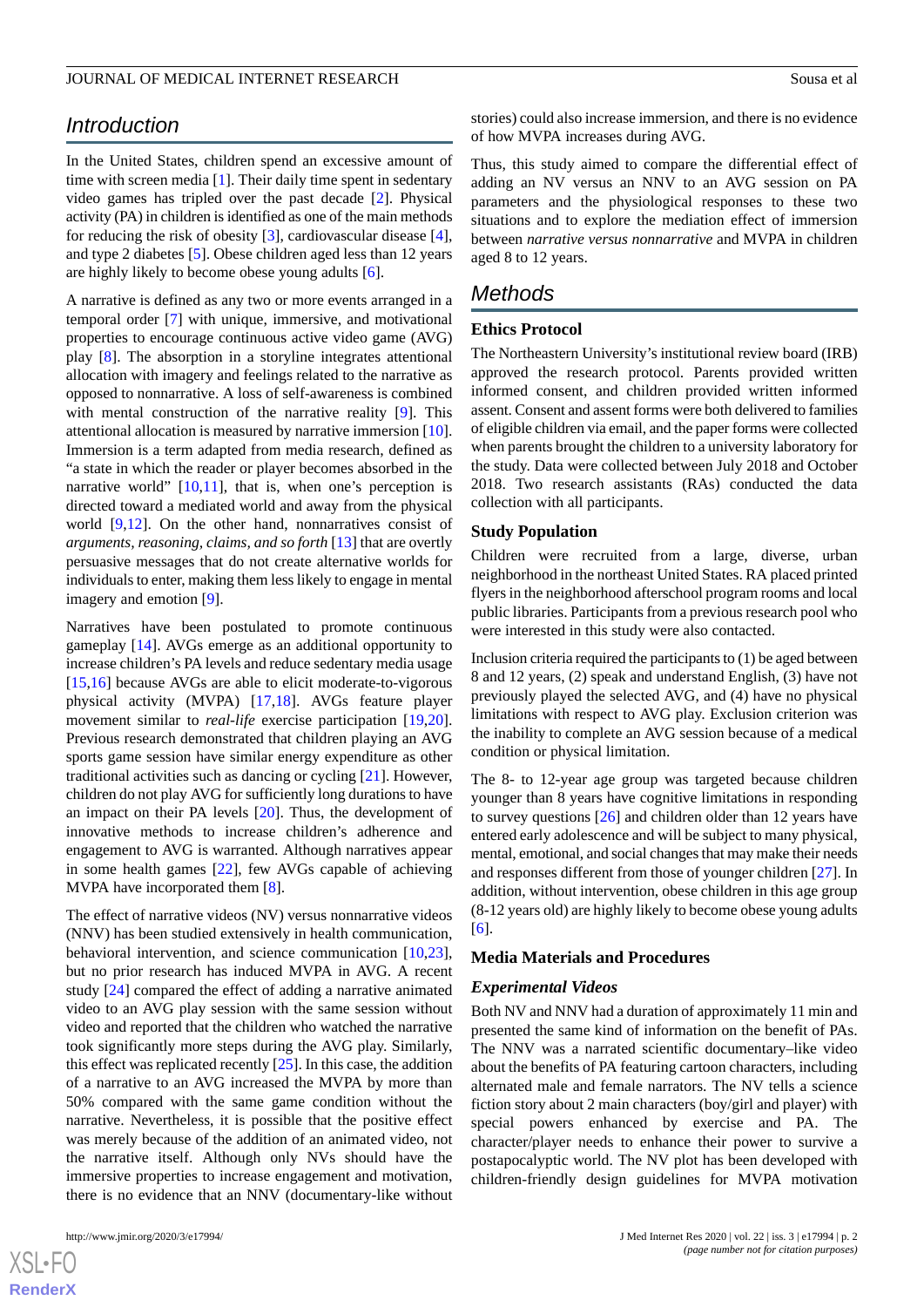[[28](#page-7-20)[,29](#page-7-21)] and has been found to be liked by children in this age group [[30\]](#page-7-22).

## *Active Video Game*

We used the *Kung Fu for Kinect* AVG (Virtual Air Guitar Company), which involves whole-body movements via a Kinect sensor on an Xbox One console (Microsoft Inc). A preliminary examination of the AVG also indicated that both the NV and the NNV would be seamlessly matched with the game. While playing the AVG, the participant could see his/her own body on the screen and fought enemies using his/her own moves in a 2-dimensional fighting adventure environment. When different enemies appeared on the screen, the participant engaged them with a variety of intermittent and spontaneous movement patterns and skills, such as jumping, punching, and kicking [\[17\]](#page-7-9). We set the difficulty level as *easy* because we did not want the first time a child played the AVG to be difficult, and we found the level to be exercising enough to make the participants move. We set up a playing time limit of 45 min to avoid exhaustion, but the participants could stop at any point after they played at least one level (the first level could last between 1 and 5 min). We determined that a level ended whether a player won or did not win. Participant players could choose to continue trying that level if they had lost or progress to the next level if they had won.

#### **Demographic Information and Anthropometrics**

After signing an informed consent form, parents completed a questionnaire about their demographic and socioeconomic information (gender, race, household income, education, and number of adults and children in the household).

Children's height (nearest 0.1 cm) and weight (nearest 0.1 kg) were measured using a stadiometer (ShorrBoard, Weight and Measure LLC) and a calibrated scale (SECA GmbH), which were then used to calculate BMI. Children's age- and sex-specific BMI percentiles were obtained from the Centers for Disease Control and Prevention BMI-for-age growth charts [[27\]](#page-7-19).

A random list function (MS Office Excel 2019) was used to randomize eligible children to watch either an NV or an NNV before AVG play.

#### **Accelerometer and Physiological Measures**

The participants had a full and detailed explanation of the study procedures. A Polar heart rate (HR) monitor (Polar) was attached below the participant's chest, and an ActiGraph GT3x (ActiGraph) was attached to their nondominant hip.

With all apparatus set, participants first sat comfortably before a television screen to watch an 11-min animated video (either NV or NNV). The RA stayed behind a curtain and remotely turned on the AVG console after the video. Children were asked to play for as long as they wanted.

Rate of perceived exertion (RPE) was assessed with Borg scale before and after the AVG play session. HR and PA were monitored during the entire AVG play session using the attached devices. The ActiGraph accelerometer device has been widely used for assessing individual levels of PA across different age groups, including children and young adults [[17,](#page-7-9)[31](#page-7-23),[32\]](#page-8-0). The ActiGraph triaxial accelerometers measure accelerations from the subject's intensity and frequency of movement in 3 individual axes (anterior-posterior, vertical, and medial-lateral) and were initialized at 30 Hz sampling. The ActiLife software version 6.13.2 (ActiGraph) was used to download the data from the activity monitors and to convert acceleration data into the 3 axes activity counts, which quantify the amplitude and frequency of detected accelerations at a 1-second epoch dataset. A 1-second epoch has been found to be the most appropriate epoch length to detect short bursts of intense PA and may be the best choice for data processing and analysis in AVG studies examining intermittent PA [\[31](#page-7-23)]. We used Evenson et al's [\[33](#page-8-1)] activity cut points to estimate the amount of time spent in light (26-573), moderate (574-1002), and vigorous (≥1003) PA.

## **After-Play Questionnaire**

After the AVG session, participants completed questionnaires to assess narrative immersion and social desirability. Narrative immersion was assessed using a 9-item Likert-type scale (response range 1-5) [\[11](#page-7-3)], where 1=disagree and 5=agree. Sample items included "I could see myself in this story," "I wanted to see how the story ended," and "The story influenced my feelings."

Social desirability (the tendency of the reporting person to give positive self-descriptions) was assessed using a 9-item Likert-type scale (response range 1-5) [[34\]](#page-8-2), where 1=disagree and 5=agree. Sample items included "I like everyone I know," "I tell the truth every single time," and "I never say thing I should not." Social desirability of response has been observed in the self-reports of both adults and children. As this may impact the accuracy of the evaluative responses of AVGs, the validity of the study may be affected. The instrument has shown good reliability and validity in children across a variety of ethnic groups.

After completing the questionnaires, each participant received a US \$25.00 gift card and was thanked for their participation.

#### **Statistical Analysis**

Normality and homogeneity of the data were checked using Kolmogorov-Smirnov and Levene tests, respectively. Independent *t* tests were performed to detect between-group differences in age and anthropometrics. Repeated measures analysis of variance was used to detect within- and between-group interactions for HR and RPE. The reliability of the questionnaires was assessed by using Cronbach alpha. In addition, Pearson correlation coefficients were calculated to detect the associations between the variables.

The mediation effects were tested for any associations we detected between the animated video condition and MVPA. The SPSS macro PROCESS was used for this analysis [[35\]](#page-8-3). This macro uses bootstrapping to estimate the mediated effect and bias-corrected accelerated 95% CI of the effect. For each simulated sample, the macro estimates the product of paths *b* (from the independent variable to the mediator) and *c* (from the mediator to the dependent variable). These products represent a distribution approximating the sampling distribution of the indirect effect in the population. This technique directly tests

```
XS\cdotFC
RenderX
```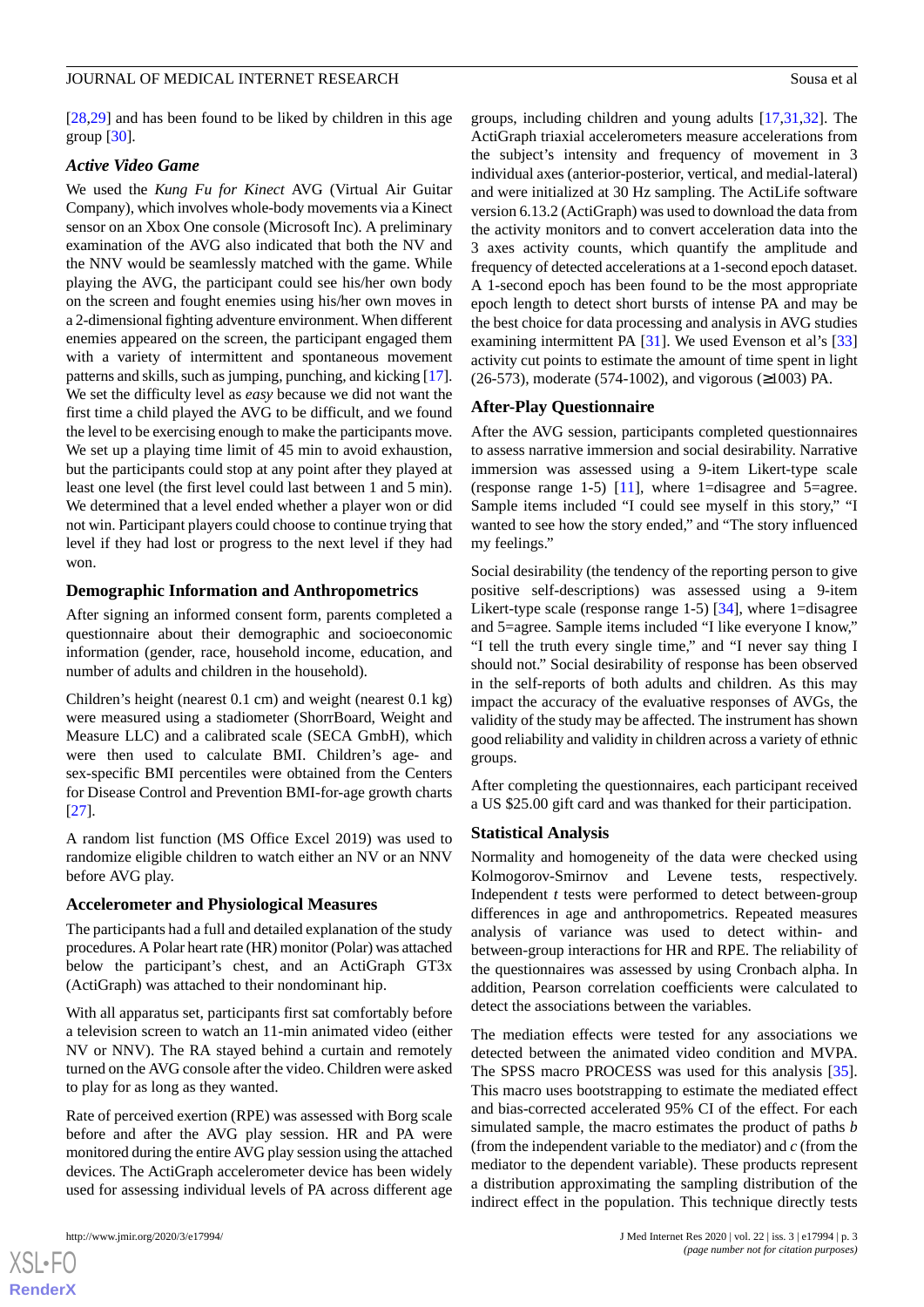the significance of the indirect effect (the  $b \times c$  product). This technique is considered superior to the causal steps method, which does not directly test a mediated effect [\[36](#page-8-4)]. This model determines whether the association between the video type (independent variable) and MVPA (dependent variable) was mediated by narrative immersion (mediation variable).

A priori sample size was calculated to detect a significant difference between the 2 conditions, with 95% power (1−beta) to detect a small effect size (EF=0.3). Owing to some sample loss, the final sample size (n=22) provided a power of 92% (1−beta) for a large EF (ie, 0.8). Although less than expected, it was still above 80%. We set the significance level at 5%

(alpha≤.05). We performed our analyses using Statistical Software for the Social Sciences (IBM SPSS version 25).

# *Results*

#### **Demographics and Anthropometrics**

A total of 22 participants (NV: 12 vs NNV: 10) completed the required research protocol, and none of the participants dropped out. Approximately half of the participants were minority children, and their parents were college graduates [\(Table 1\)](#page-3-0). We tested our randomization and found that children from NV and NNV groups were not statistically different in age, height, weight, BMI percentile, or socioeconomic status (*P*s>.11).

<span id="page-3-0"></span>**Table 1.** Age, anthropometrics, and demographic characteristics of the sample.

| Variables                                               | Narrative $(n=12)$ | Nonnarrative $(n=10)$ | $P$ value |
|---------------------------------------------------------|--------------------|-----------------------|-----------|
| Age (years), mean (SD)                                  | 9.58(1.16)         | 10.30(1.34)           | .19       |
| Height (cm), mean (SD)                                  | 141.3 (9.99)       | 146.5 (7.98)          | .19       |
| Weight (kg), mean (SD)                                  | 33.80 (7.84)       | 40.27 (9.92)          | .11       |
| BMI percentile, mean (SD)                               | 45.08 (25.97)      | 56.80 (35.14)         | .40       |
| Sex, $n$ $(\%)$                                         |                    |                       |           |
| Male                                                    | 8(67)              | 7(70)                 | $N/A^a$   |
| Female                                                  | 4(33)              | 3(30)                 | $\rm N/A$ |
| Race, $n$ $(\%)$                                        |                    |                       |           |
| White                                                   | 7(64)              | 4(40)                 | N/A       |
| <b>Black or African American</b>                        | 1(9)               | 2(20)                 | $\rm N/A$ |
| Asian                                                   | 2(18)              | 2(20)                 | $\rm N/A$ |
| Other                                                   | 1(9)               | 0(0)                  | $\rm N/A$ |
| Prefer not to answer                                    | 0(0)               | 2(20)                 | $\rm N/A$ |
| Highest education in the household, $n$ (%)             |                    |                       |           |
| High school graduate or General Educational Development | 2(17)              | 0(0)                  | $\rm N/A$ |
| Some college                                            | 1(8)               | 1(10)                 | N/A       |
| College graduate                                        | 5(42)              | 6(60)                 | $\rm N/A$ |
| Postgraduate                                            | 4(33)              | 3(30)                 | $\rm N/A$ |
| Household income (US \$), n (%)                         |                    |                       |           |
| \$20,000-\$39,000                                       | 3(27)              | 2(22)                 | $\rm N/A$ |
| \$60,000-\$79,000                                       | 1(9)               | 2(22)                 | N/A       |
| \$80,000-\$100,000                                      | 2(18)              | 0(0)                  | $\rm N/A$ |
| > \$100,000                                             | 5(46)              | 5(56)                 | N/A       |
| Prefer not to answer                                    | 1(9)               | 1(11)                 | N/A       |
| Number of adults in the household, mean (SD)            | 2.17(0.71)         | 2.00(0.47)            | .52       |
| Number of children in the household, mean (SD)          | 2.67(0.45)         | 2.70(1.06)            | .95       |

 $a$ N/A: not applicable.

#### **Immersion and Social Desirability**

All constructs were averaged to form their respective indices after Cronbach alphas were calculated. Narrative immersion had a Cronbach alpha of .62. We found a statistically significant

[XSL](http://www.w3.org/Style/XSL)•FO **[RenderX](http://www.renderx.com/)**

difference in immersion between NV and NNV groups (mean 3.5, SD 0.6 vs mean 2.9, SD 0.6; *P*=.04); we did not identify any differences for social desirability (mean 3.4, SD 0.6 vs mean 3.2, SD 0.9; *P*=.40). Our estimate of Cronbach alpha for the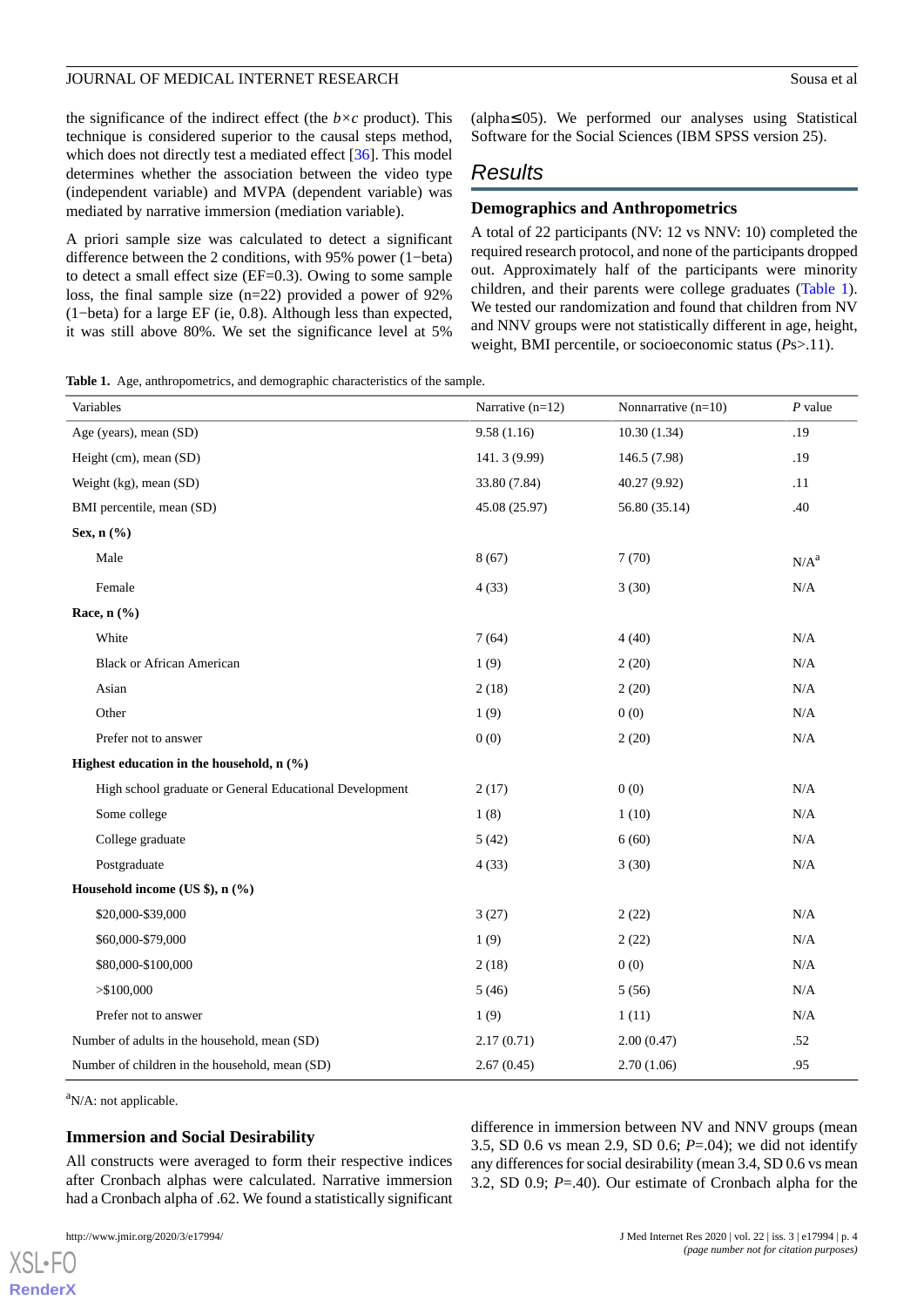social desirability questionnaire for our participants was .84 ([Figure 1\)](#page-4-0).

<span id="page-4-0"></span>Figure 1. Comparison of narrative immersion between narrative videos and non-narrative videos adjusted by social desirability.



#### **Physical Activity and Xbox Data**

identify any differences for the total playing time or the number of levels played between the NV and NNV groups ([Table 2](#page-4-1)).

<span id="page-4-1"></span>The PA data from the accelerometers indicated a difference in MVPA between the NV and NNV groups, although we did not

**Table 2.** Physical activity and active video game data.

| $\ldots$                 |                                                  |                                  |                                     |               |           |  |  |  |
|--------------------------|--------------------------------------------------|----------------------------------|-------------------------------------|---------------|-----------|--|--|--|
| Variables                |                                                  | Narrative $(n=12)$ , mean $(SD)$ | Nonnarrative $(n=10)$ , mean $(SD)$ | t test $(df)$ | $P$ value |  |  |  |
| <b>Physical activity</b> |                                                  |                                  |                                     |               |           |  |  |  |
|                          | Vector magnitude (counts)                        | 86.2 (33.8)                      | 64.2 (13.7)                         | 2.060(20)     | .06       |  |  |  |
|                          | Moderate-to-vigorous physical activity (minutes) | 19.5(13.3)                       | 7.9(5.8)                            | 2.725(20)     | .02       |  |  |  |
|                          | Total steps                                      | 1461 (838)                       | 1049 (549)                          | 1.383(20)     | .18       |  |  |  |
| Xbox playing data        |                                                  |                                  |                                     |               |           |  |  |  |
|                          | Total play time (minutes)                        | 33.3(14.1)                       | 34.3(11.5)                          | 0.174(20)     | .86       |  |  |  |
|                          | Number of levels                                 | 9.8(3.7)                         | 10.2(2.6)                           | 0.304(20)     | .76       |  |  |  |

## <span id="page-4-2"></span>**Heart Rate and Rate of Perceived Exertion Responses**

Participants' HR and RPE responses to AVG showed a significant time effect for both NV and NNV (*Ps*<.01), although

we did not identify either a group effect or a time  $\times$  group effect for HR (group:  $P = .30$ ; time  $\times$  group:  $P = .17$ ) or RPE (group: *P*=.64; time  $\times$  group: *P*=.79; see [Figure 2\)](#page-4-2).

**Figure 2.** Heart rate and rate of perceived exertion during (only heart rate) and after active video game. AVG: active video game; HR: heart rate; RPE: rate of perceived exertion.



#### **Correlation Analysis**

Narrative immersion was positively and moderately correlated with MVPA  $(r=0.52; P=.01)$  and average HR during AVG

(*r*=.43; *P*=.05). MVPA was also positively and moderately correlated with total time playing AVG (*r*=0.56; *P*=.01) and average HR during AVG (*r*=0.60; *P*=.001; see [Table 3](#page-5-0)).

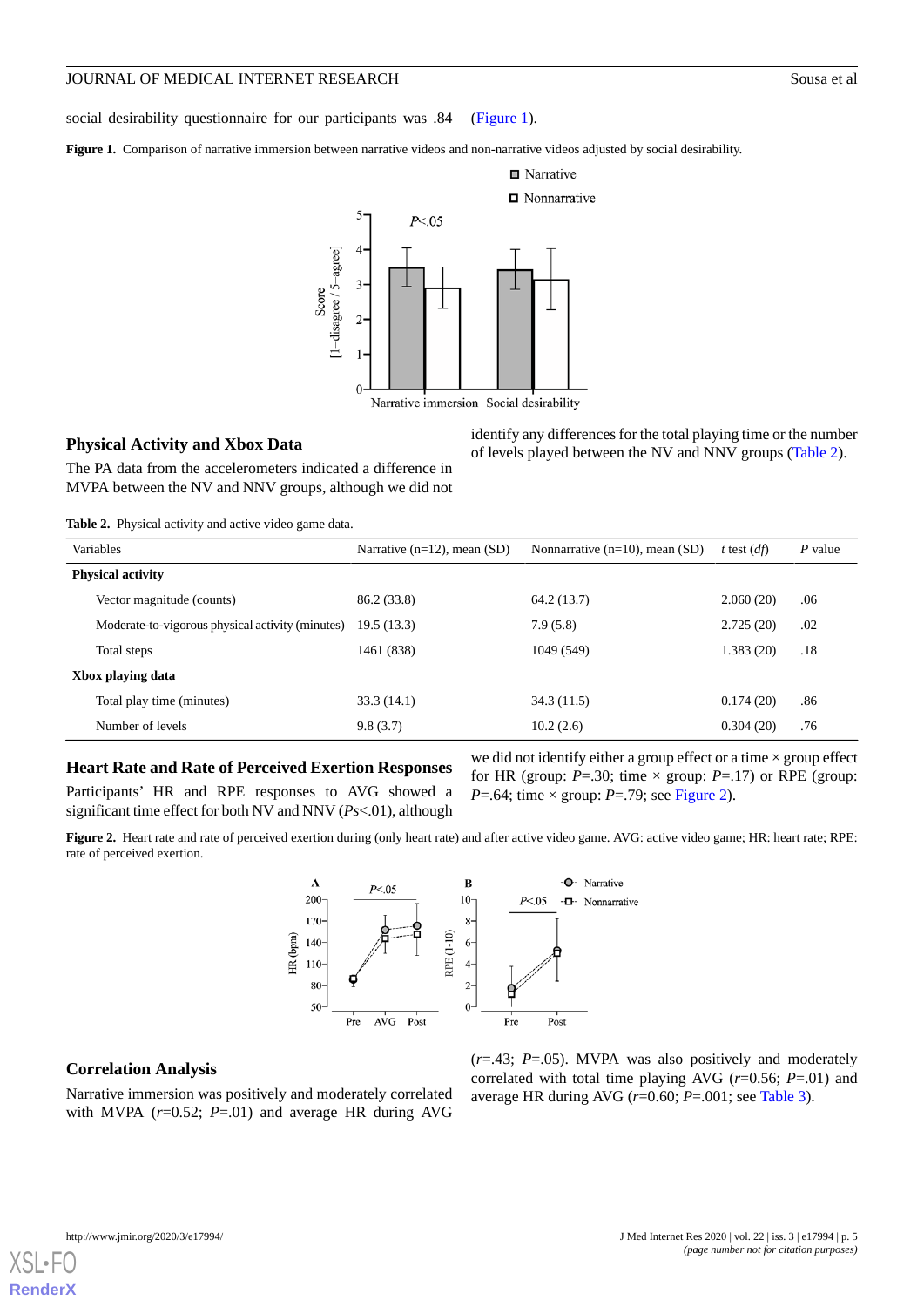<span id="page-5-0"></span>**Table 3.** Correlation matrix of narrative/game scales, physical activity, and heart rate.

| Variables                      | Immersion |         | Playing time      |           | Number of levels |           | MVPA <sup>a</sup> |         | $VM^b$ |         |
|--------------------------------|-----------|---------|-------------------|-----------|------------------|-----------|-------------------|---------|--------|---------|
|                                | r         | P value | r                 | $P$ value | r                | $P$ value | r                 | P value | r      | P value |
| Playing time                   | 0.02      | .92     | N/A <sup>c</sup>  | N/A       | N/A              | N/A       | N/A               | N/A     | N/A    | N/A     |
| Number of levels               | 0.08      | .73     | 0.91 <sup>d</sup> | .001      | N/A              | N/A       | N/A               | N/A     | N/A    | N/A     |
| <b>MVPA</b>                    | 0.52      | .01     | 0.56              | .01       | 0.53             | .12       | N/A               | N/A     | N/A    | N/A     |
| VM                             | 0.59      | .001    | 0.42              | .06       | 0.44             | .04       | 0.81              | < 0.001 | N/A    | N/A     |
| Heart rate (active video game) | 0.43      | .05     | 0.29              | .19       | 0.18             | .42       | 0.60              | < 0.001 | 0.74   | < 0.001 |

<sup>a</sup>MVPA: moderate-to-vigorous physical activity.

<sup>b</sup>VM: vector magnitude.

 $\rm^c$ N/A: not applicable.

<sup>d</sup>Italicized values denote significant correlation.

#### **Mediation Analysis**

The mediation analysis to test whether narrative immersion acted as a mediator variable between animated NV (independent variable) and MVPA (dependent variable) is shown in in [Figure](#page-5-1) [3.](#page-5-1) Our results indicated that the effect of animated NV on MVPA was mediated by narrative immersion. In the first step (model 1: nonmediated direct effect), the regression coefficient of animated NV on MVPA indicated a positive association (beta=11.61;  $P=.02$ ; see step  $\alpha$  in [Figure 3](#page-5-1)). In the second regression step (model 2: mediated direct and indirect effect),

animated NV was positively related (beta=.59; *P*=.03) to narrative immersion (step *b*). In the last regression model, narrative immersion was marginally positively associated with the dependent variable (beta=6.95;  $P = .09$ ); when narrative immersion was included in the model, the regression coefficient was significant (indirect effect: steps *b* and *c*), but the relationship was slightly attenuated (step *a'*: beta=7.51; *P*=.01). Finally, the indirect effect (step a' plus b and c) was significant, confirming the mediation role of MVPA in this model ([Figure](#page-5-1) [3\)](#page-5-1).

<span id="page-5-1"></span>**Figure 3.** Mediation model of the relationship between narrative immersion and minutes in moderate-to-vigorous physical activity during active video game play. MVPA: moderate-to-vigorous physical activity.



# *Discussion*

#### **Principal Findings**

This is the first study to compare NV and NNV added to an AVG play session. The main finding of this study is that AVGs with added narratives elicited more narrative immersion and narrative engagement, leading to more minutes in MVPA. More importantly, narrative immersion acted as a mediator between narratives and MVPA for AVG, also increasing HR after play without more RPE. Nevertheless, it is noteworthy that there is no interaction effect (group×time) for HR; both the groups increased their HR across time, but there are no differences between the groups. This suggests that although the addition of narratives did not result in longer periods of playtime, the

[XSL](http://www.w3.org/Style/XSL)•FO **[RenderX](http://www.renderx.com/)**

players played the narrative versions of AVGs with more bodily engagement and movement, which increases their physiological response but does not necessarily increase their perceived exertion in the task. As a result, the inclusion of good immersive narratives could be a key factor in inducing children's MVPA play time, enhancing their engagement in AVG without incurring negative physiological feelings such as exertion.

This is the first report showing a mediation effect of narrative immersion on MVPA. The mediation results showed that immersion is a key factor in increasing MVPA during AVG play. Considering that story immersion is an integrative process in which the cognitive and affective resources of the player are concentrated in the task [\[14](#page-7-6)], it is reasonable to hypothesize that the NV elicited more game engagement, more commitment to the game tasks, and more movements, thus increasing their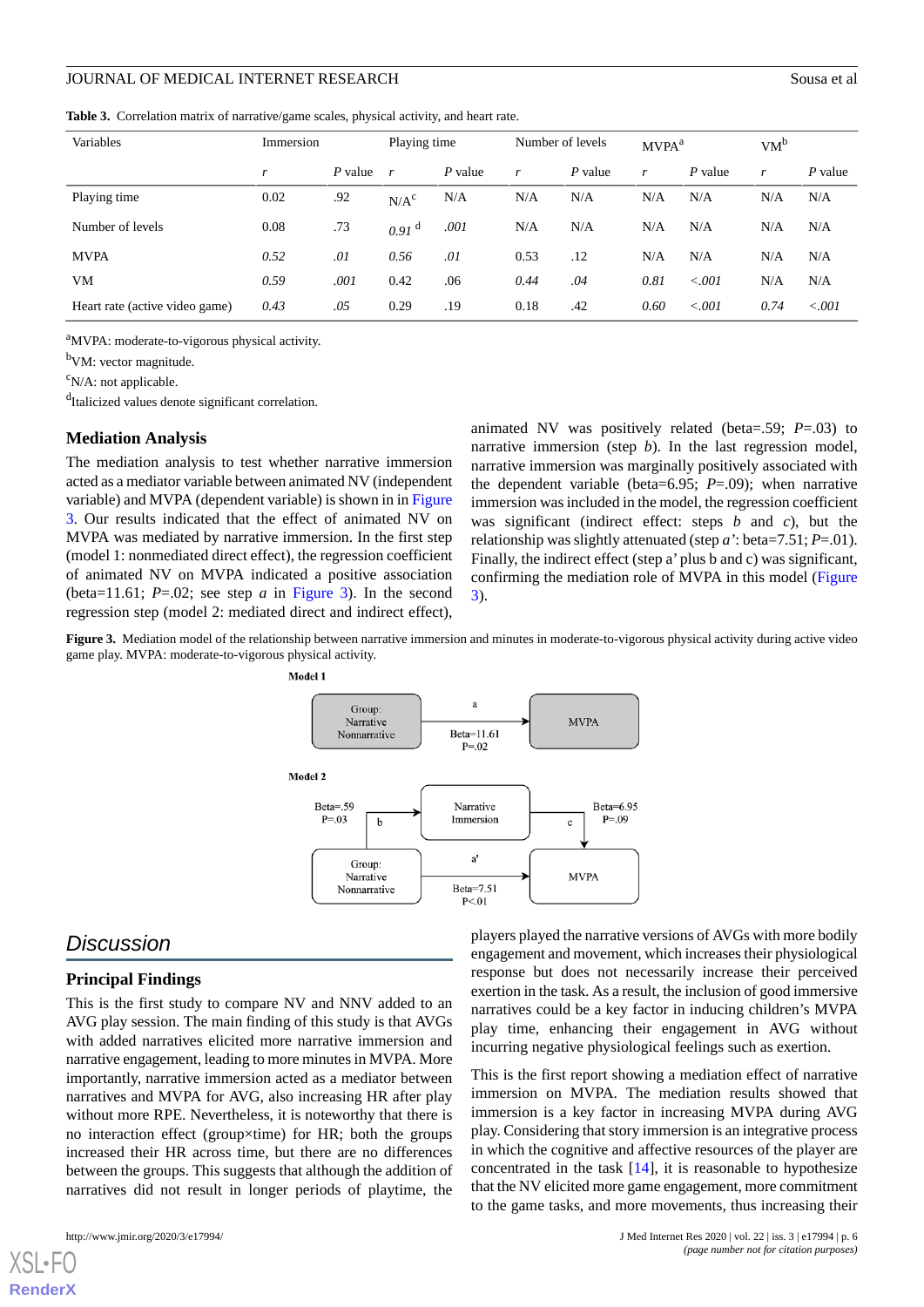PA and physiological demand, without necessarily increasing their exertion. Other AVGs (without narratives) have been shown to not sufficiently motivate children [\[37](#page-8-5)], which may be because of increased exertion and boredom. With narrative animations, it may be possible to prevent children from choosing sedentary games and instead motivate them to play AVGs, thus increasing PA.

Previous evidence indicated that narratives' immersive properties could make children less self-aware of their physical effort during an AVG when they are immersed into the narrative  $[9]$  $[9]$ , the very concept of immersion  $[10]$  $[10]$ . Thus, they can focus more on the outcome of the AVG play instead of the potential uncomfortable feelings associated with the exercise. Therefore, narrative immersion could be an effective method to promote healthier MVPA behaviors in young children [[10\]](#page-7-2) and older children [\[23](#page-7-15)].

Narratives enabled children to increase immersion and thus MVPA when playing AVGs. The finding that HR (during AVG), but not RPE, is moderately correlated with narrative immersion and MVPA suggests that despite the cardiovascular demand, being more physically active while being immersed in a narrative during an AVG does not increase the perceived exertion. If players perceived more exertion after AVG play, they might be discouraged from playing it again or, worse, engage in sedentary gameplay instead of active gameplay. In other words, children did not feel more tired after playing an AVG with narratives and spent more time participating in MVPA during the play instead.

# **Limitations**

The results are not without limitations. The small size of our study population  $(n=22)$  only allowed us to detect a large EF (*d*>0.8), and small and moderate differences may have been undetected. Most (60%-70%) of our participants were male. Children's fitness level before the AVG play was not assessed. The laboratory setting for AVG playing may limit the external validation of the results.

# **Conclusions**

Narrative immersion acts as a key mediator in increasing a player's MVPA in AVG after watching a narrative animated video. An NV also induced more MVPA with an increased HR after playing but not RPE. Future research should be conducted to investigate the chronic effect of narratives within AVGs on physiological parameters, PA, and playing time in children.

# **Acknowledgments**

This project was partially funded by a grant from the National Institute of Diabetes and Digestive and Kidney Diseases (1R01DK109316-01), The narrative effect of active video games on long-term moderate-to-vigorous physical activity (project name; Principal Investigator: ASL), and by the College of Arts, Media, and Design and Bouvé College of Health Sciences at Northeastern University, Boston, MA. The authors would like to thank the Health Technology Laboratory members, including Heloisa Alves for her help with the IRB application and the data collection protocol preparation and Samantha Gutiérrez-Arango for her help with data collection. FableVision Studios produced the narrative video for this project.

# **Authors' Contributions**

ASL designed the experiment. AF supervised the data collection and prepared the data for analysis. JH contributed instrumentation/materials. CS wrote the paper. CS, AF, JH, and ASL revised the paper.

# <span id="page-6-0"></span>**Conflicts of Interest**

None declared.

# <span id="page-6-1"></span>**References**

- <span id="page-6-2"></span>1. Carson V, Hunter S, Kuzik N, Gray CE, Poitras VJ, Chaput J, et al. Systematic review of sedentary behaviour and health indicators in school-aged children and youth: an update. Appl Physiol Nutr Metab 2016 Jun;41(6 Suppl 3):S240-S265. [doi: [10.1139/apnm-2015-0630](http://dx.doi.org/10.1139/apnm-2015-0630)] [Medline: [27306432\]](http://www.ncbi.nlm.nih.gov/entrez/query.fcgi?cmd=Retrieve&db=PubMed&list_uids=27306432&dopt=Abstract)
- <span id="page-6-3"></span>2. Kaiser Family Foundation. San Francisco, CA: Kaiser Family Foundation; 2010. Generation M2: Media in the Lives of 8 to 18-Year-Olds URL:<https://www.kff.org/wp-content/uploads/2013/01/8010.pdf> [accessed 2020-03-17]
- <span id="page-6-4"></span>3. Council on Sports Medicine and Fitness, Council on School Health. Active healthy living: prevention of childhood obesity through increased physical activity. Pediatrics 2006 May;117(5):1834-1842. [doi: [10.1542/peds.2006-0472](http://dx.doi.org/10.1542/peds.2006-0472)] [Medline: [16651347](http://www.ncbi.nlm.nih.gov/entrez/query.fcgi?cmd=Retrieve&db=PubMed&list_uids=16651347&dopt=Abstract)]
- <span id="page-6-5"></span>4. Biswas A, Oh PI, Faulkner GE, Bajaj RR, Silver MA, Mitchell MS, et al. Sedentary time and its association with risk for disease incidence, mortality, and hospitalization in adults: a systematic review and meta-analysis. Ann Intern Med 2015 Jan 20;162(2):123-132. [doi: [10.7326/M14-1651\]](http://dx.doi.org/10.7326/M14-1651) [Medline: [25599350\]](http://www.ncbi.nlm.nih.gov/entrez/query.fcgi?cmd=Retrieve&db=PubMed&list_uids=25599350&dopt=Abstract)
- <span id="page-6-6"></span>5. Wilmot EG, Edwardson CL, Achana FA, Davies MJ, Gorely T, Gray LJ, et al. Sedentary time in adults and the association with diabetes, cardiovascular disease and death: systematic review and meta-analysis. Diabetologia 2012 Nov;55(11):2895-2905. [doi: [10.1007/s00125-012-2677-z](http://dx.doi.org/10.1007/s00125-012-2677-z)] [Medline: [22890825\]](http://www.ncbi.nlm.nih.gov/entrez/query.fcgi?cmd=Retrieve&db=PubMed&list_uids=22890825&dopt=Abstract)
- 6. Whitaker RC, Wright JA, Pepe MS, Seidel KD, Dietz WH. Predicting obesity in young adulthood from childhood and parental obesity. N Engl J Med 1997 Sep 25;337(13):869-873. [doi: [10.1056/NEJM199709253371301](http://dx.doi.org/10.1056/NEJM199709253371301)] [Medline: [9302300\]](http://www.ncbi.nlm.nih.gov/entrez/query.fcgi?cmd=Retrieve&db=PubMed&list_uids=9302300&dopt=Abstract)
- 7. Rimmon-Kenan S. Narrative Fiction: Contemporary Poetics. Second Edition. London: Routledge; 2002.

[XSL](http://www.w3.org/Style/XSL)•FO **[RenderX](http://www.renderx.com/)**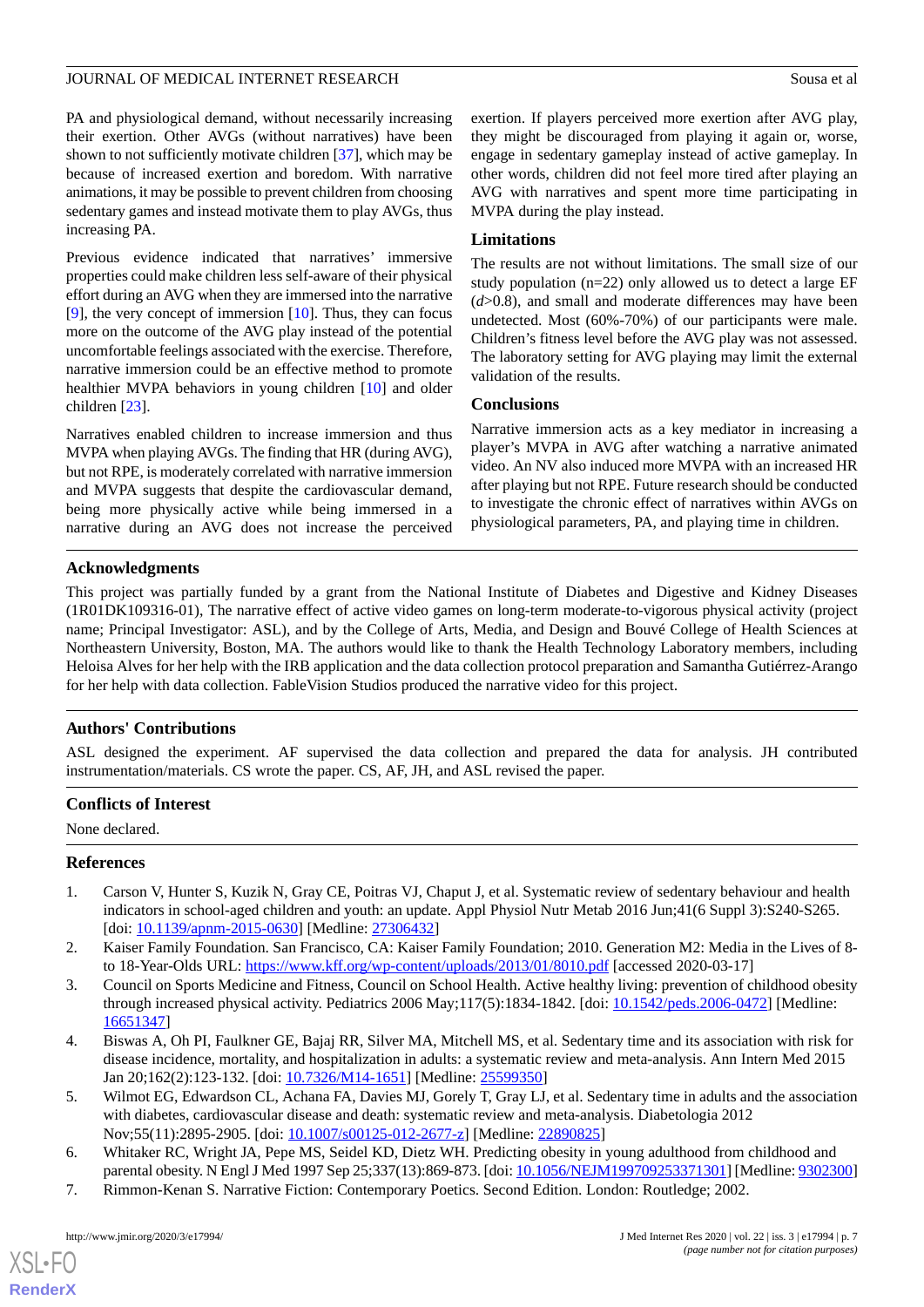- <span id="page-7-0"></span>8. Barnett A, Cerin E, Baranowski T. Active video games for youth: a systematic review. J Phys Act Health 2011 Jul;8(5):724-737. [doi: [10.1123/jpah.8.5.724](http://dx.doi.org/10.1123/jpah.8.5.724)] [Medline: [21734319\]](http://www.ncbi.nlm.nih.gov/entrez/query.fcgi?cmd=Retrieve&db=PubMed&list_uids=21734319&dopt=Abstract)
- <span id="page-7-2"></span><span id="page-7-1"></span>9. Green MC, Brock TC, Kaufman GF. Understanding media enjoyment: The role of transportation into narrative worlds. Commun Theory 2004;14(4):311-327. [doi: [10.1111/j.1468-2885.2004.tb00317.x\]](http://dx.doi.org/10.1111/j.1468-2885.2004.tb00317.x)
- <span id="page-7-3"></span>10. Lu AS, Thompson D, Baranowski J, Buday R, Baranowski T. Story immersion in a health videogame for childhood obesity prevention. Games Health J 2012 Feb 15;1(1):37-44 [[FREE Full text\]](http://europepmc.org/abstract/MED/24066276) [doi: [10.1089/g4h.2011.0011](http://dx.doi.org/10.1089/g4h.2011.0011)] [Medline: [24066276](http://www.ncbi.nlm.nih.gov/entrez/query.fcgi?cmd=Retrieve&db=PubMed&list_uids=24066276&dopt=Abstract)]
- <span id="page-7-4"></span>11. Green MC, Brock TC. The role of transportation in the persuasiveness of public narratives. J Pers Soc Psychol 2000;79(5):701-721. [doi: [10.1037/0022-3514.79.5.701\]](http://dx.doi.org/10.1037/0022-3514.79.5.701)
- <span id="page-7-5"></span>12. Lyons EJ, Tate DF, Ward DS. The better the story, the bigger the serving: narrative transportation increases snacking during screen time in a randomized trial. Int J Behav Nutr Phys Act 2013 May 16;10:60 [\[FREE Full text\]](https://ijbnpa.biomedcentral.com/articles/10.1186/1479-5868-10-60) [doi: [10.1186/1479-5868-10-60\]](http://dx.doi.org/10.1186/1479-5868-10-60) [Medline: [23680389\]](http://www.ncbi.nlm.nih.gov/entrez/query.fcgi?cmd=Retrieve&db=PubMed&list_uids=23680389&dopt=Abstract)
- <span id="page-7-6"></span>13. Green MC, Brock TC. In the mind's eye: Transportation-imagery model of narrative persuasion. In: Green MC, Strange JJ, Brock TC, editors. Narrative Impact: Social and Cognitive Foundations. Mahwah, NJ: Lawrence Erlbaum Associates; 2002:315-341.
- <span id="page-7-7"></span>14. Lu AS. Narrative in exergames: thoughts on procedure, mechanism, and others. Games Health J 2015 Feb;4(1):19-24 [[FREE Full text](http://europepmc.org/abstract/MED/26181676)] [doi: [10.1089/g4h.2014.0090\]](http://dx.doi.org/10.1089/g4h.2014.0090) [Medline: [26181676](http://www.ncbi.nlm.nih.gov/entrez/query.fcgi?cmd=Retrieve&db=PubMed&list_uids=26181676&dopt=Abstract)]
- <span id="page-7-8"></span>15. Robinson TN, Banda JA, Hale L, Lu AS, Fleming-Milici F, Calvert SL, et al. Screen media exposure and obesity in children and adolescents. Pediatrics 2017 Nov;140(Suppl 2):S97-101 [[FREE Full text\]](http://pediatrics.aappublications.org/cgi/pmidlookup?view=long&pmid=29093041) [doi: [10.1542/peds.2016-1758K\]](http://dx.doi.org/10.1542/peds.2016-1758K) [Medline: [29093041](http://www.ncbi.nlm.nih.gov/entrez/query.fcgi?cmd=Retrieve&db=PubMed&list_uids=29093041&dopt=Abstract)]
- <span id="page-7-9"></span>16. Lu AS, Baranowski J, Cullen KW, Jago R, Thompson D, Baranowski T. Interactive media for childhood obesity prevention. Health Commun 2010 Sep;25(6-7):581-582 [\[FREE Full text\]](http://europepmc.org/abstract/MED/20845151) [doi: [10.1080/10410236.2010.496827](http://dx.doi.org/10.1080/10410236.2010.496827)] [Medline: [20845151](http://www.ncbi.nlm.nih.gov/entrez/query.fcgi?cmd=Retrieve&db=PubMed&list_uids=20845151&dopt=Abstract)]
- <span id="page-7-10"></span>17. Hwang J, Lee I, Fernandez AM, Hillman CH, Lu AS. Exploring energy expenditure and body movement of exergaming in children of different weight status. Pediatr Exerc Sci 2019 Aug 8:1-10. [doi: [10.1123/pes.2019-0006](http://dx.doi.org/10.1123/pes.2019-0006)] [Medline: [31394495\]](http://www.ncbi.nlm.nih.gov/entrez/query.fcgi?cmd=Retrieve&db=PubMed&list_uids=31394495&dopt=Abstract)
- <span id="page-7-11"></span>18. van 't Riet J, Crutzen R, Lu AS. How effective are active videogames among the young and the old? Adding meta-analyses to two recent systematic reviews. Games Health J 2014 Oct;3(5):311-318 [[FREE Full text](http://europepmc.org/abstract/MED/26192486)] [doi: [10.1089/g4h.2014.0005](http://dx.doi.org/10.1089/g4h.2014.0005)] [Medline: [26192486](http://www.ncbi.nlm.nih.gov/entrez/query.fcgi?cmd=Retrieve&db=PubMed&list_uids=26192486&dopt=Abstract)]
- <span id="page-7-13"></span><span id="page-7-12"></span>19. Bailey BW, McInnis K. Energy cost of exergaming: a comparison of the energy cost of 6 forms of exergaming. Arch Pediatr Adolesc Med 2011 Jul;165(7):597-602. [doi: [10.1001/archpediatrics.2011.15](http://dx.doi.org/10.1001/archpediatrics.2011.15)] [Medline: [21383255\]](http://www.ncbi.nlm.nih.gov/entrez/query.fcgi?cmd=Retrieve&db=PubMed&list_uids=21383255&dopt=Abstract)
- 20. Biddiss E, Irwin J. Active video games to promote physical activity in children and youth: a systematic review. Arch Pediatr Adolesc Med 2010 Jul;164(7):664-672. [doi: [10.1001/archpediatrics.2010.104](http://dx.doi.org/10.1001/archpediatrics.2010.104)] [Medline: [20603468\]](http://www.ncbi.nlm.nih.gov/entrez/query.fcgi?cmd=Retrieve&db=PubMed&list_uids=20603468&dopt=Abstract)
- <span id="page-7-15"></span><span id="page-7-14"></span>21. Smallwood SR, Morris MM, Fallows SJ, Buckley JP. Physiologic responses and energy expenditure of Kinect active video game play in schoolchildren. Arch Pediatr Adolesc Med 2012 Nov;166(11):1005-1009. [doi: [10.1001/archpediatrics.2012.1271\]](http://dx.doi.org/10.1001/archpediatrics.2012.1271) [Medline: [23007801\]](http://www.ncbi.nlm.nih.gov/entrez/query.fcgi?cmd=Retrieve&db=PubMed&list_uids=23007801&dopt=Abstract)
- <span id="page-7-16"></span>22. Lu AS, Kharrazi H. A state-of-the-art systematic content analysis of games for health. Games Health J 2018 Feb;7(1):1-15 [[FREE Full text](http://europepmc.org/abstract/MED/29293368)] [doi: [10.1089/g4h.2017.0095\]](http://dx.doi.org/10.1089/g4h.2017.0095) [Medline: [29293368](http://www.ncbi.nlm.nih.gov/entrez/query.fcgi?cmd=Retrieve&db=PubMed&list_uids=29293368&dopt=Abstract)]
- <span id="page-7-17"></span>23. Wang JJ, Baranowski T, Lau PW, Buday R, Gao Y. Story immersion may be effective in promoting diet and physical activity in Chinese children. J Nutr Educ Behav 2017 Apr;49(4):321-9.e1. [doi: [10.1016/j.jneb.2017.01.001](http://dx.doi.org/10.1016/j.jneb.2017.01.001)] [Medline: [28391798](http://www.ncbi.nlm.nih.gov/entrez/query.fcgi?cmd=Retrieve&db=PubMed&list_uids=28391798&dopt=Abstract)]
- <span id="page-7-18"></span>24. Lu AS, Baranowski T, Hong SL, Buday R, Thompson D, Beltran A, et al. The narrative impact of active video games on physical activity among children: a feasibility study. J Med Internet Res 2016 Oct 14;18(10):e272 [\[FREE Full text\]](https://www.jmir.org/2016/10/e272/) [doi: [10.2196/jmir.6538](http://dx.doi.org/10.2196/jmir.6538)] [Medline: [27742605](http://www.ncbi.nlm.nih.gov/entrez/query.fcgi?cmd=Retrieve&db=PubMed&list_uids=27742605&dopt=Abstract)]
- <span id="page-7-19"></span>25. Hwang J, Lu AS. Narrative and active video game in separate and additive effects of physical activity and cognitive function among young adults. Sci Rep 2018 Jul 20;8(1):11020 [\[FREE Full text\]](http://dx.doi.org/10.1038/s41598-018-29274-0) [doi: [10.1038/s41598-018-29274-0](http://dx.doi.org/10.1038/s41598-018-29274-0)] [Medline: [30030456](http://www.ncbi.nlm.nih.gov/entrez/query.fcgi?cmd=Retrieve&db=PubMed&list_uids=30030456&dopt=Abstract)]
- <span id="page-7-20"></span>26. Borgers N, de Leeuw E, Hox J. Children as respondents in survey research: Cognitive development and response quality 1. Bull Sociol Methodol 2000;66(1):60-75. [doi: [10.1177/075910630006600106\]](http://dx.doi.org/10.1177/075910630006600106)
- <span id="page-7-21"></span>27. Centers for Disease Control and Prevention. 2015. Healthy Weight URL: [http://www.cdc.gov/healthyweight/assessing/](http://www.cdc.gov/healthyweight/assessing/bmi/) [bmi/](http://www.cdc.gov/healthyweight/assessing/bmi/) [accessed 2020-02-02]
- <span id="page-7-22"></span>28. Lu AS, Buday R, Thompson D, Baranowski T. What type of narrative do children prefer in active video games? An exploratory study of cognitive and emotional responses. In: Tettegah S, Huang WD, editors. Emotions, Technology, and Digital Games. London: Elsevier Publications; 2016:137-155.
- <span id="page-7-23"></span>29. Davies VF, Mafra R, Beltran A, Baranowski T, Lu AS. Children's cognitive and affective responses about a narrative versus a non-narrative cartoon designed for an active videogame. Games Health J 2016 Apr;5(2):114-119 [\[FREE Full text](http://europepmc.org/abstract/MED/26881473)] [doi: [10.1089/g4h.2015.0019\]](http://dx.doi.org/10.1089/g4h.2015.0019) [Medline: [26881473\]](http://www.ncbi.nlm.nih.gov/entrez/query.fcgi?cmd=Retrieve&db=PubMed&list_uids=26881473&dopt=Abstract)
- 30. Lu AS, Green MC, Thompson D. Using narrative game design to increase children's physical activity: exploratory thematic analysis. JMIR Serious Games 2019 Nov 21;7(4):e16031 [\[FREE Full text\]](https://games.jmir.org/2019/4/e16031/) [doi: [10.2196/16031](http://dx.doi.org/10.2196/16031)] [Medline: [31750833](http://www.ncbi.nlm.nih.gov/entrez/query.fcgi?cmd=Retrieve&db=PubMed&list_uids=31750833&dopt=Abstract)]
- 31. Hwang J, Fernandez AM, Lu AS. Application and validation of activity monitors' epoch lengths and placement sites for physical activity assessment in exergaming. J Clin Med 2018 Sep 11;7(9):pii: E268 [\[FREE Full text\]](http://www.mdpi.com/resolver?pii=jcm7090268) [doi: [10.3390/jcm7090268\]](http://dx.doi.org/10.3390/jcm7090268) [Medline: [30208567\]](http://www.ncbi.nlm.nih.gov/entrez/query.fcgi?cmd=Retrieve&db=PubMed&list_uids=30208567&dopt=Abstract)

[XSL](http://www.w3.org/Style/XSL)•FO **[RenderX](http://www.renderx.com/)**